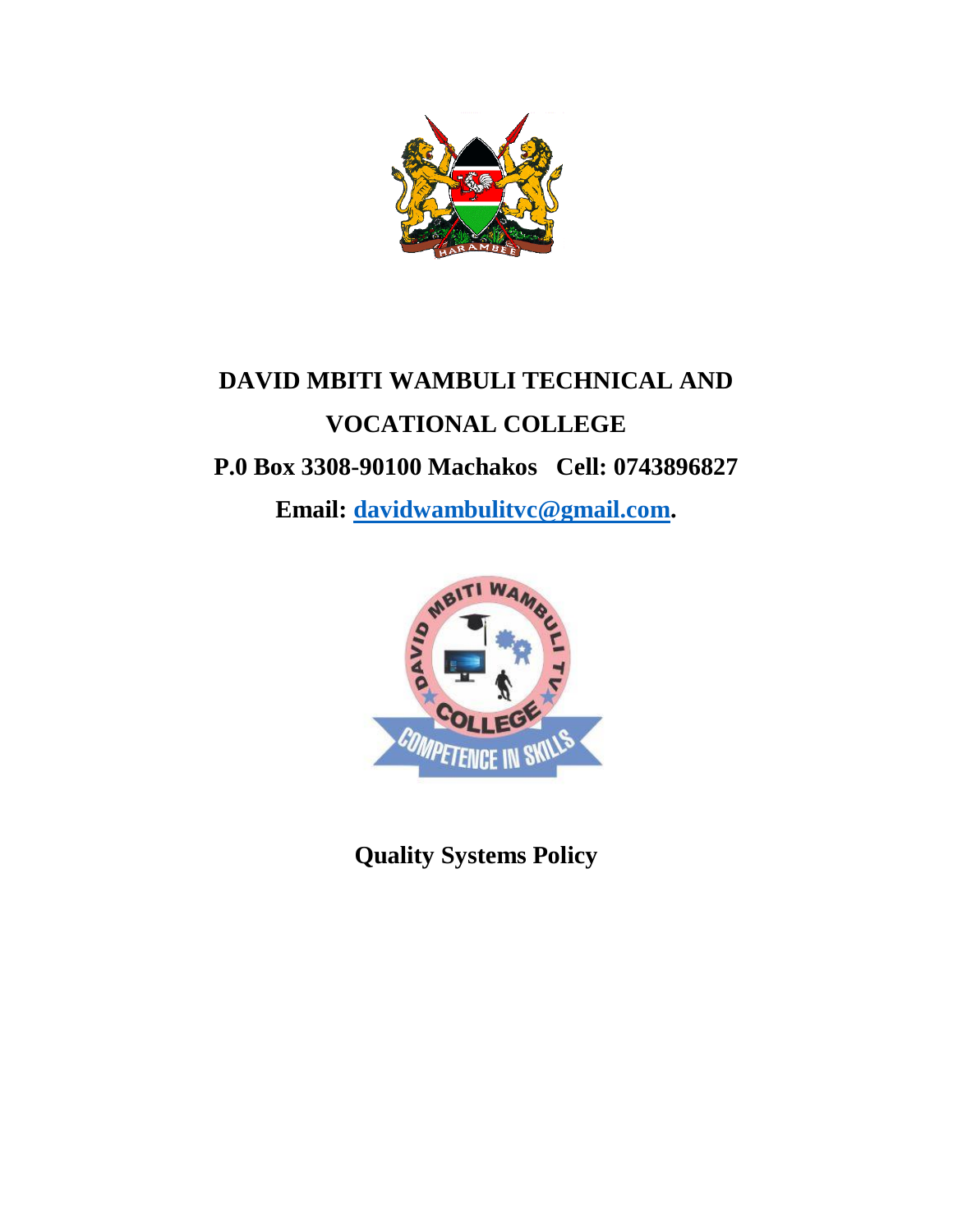# Table of Contents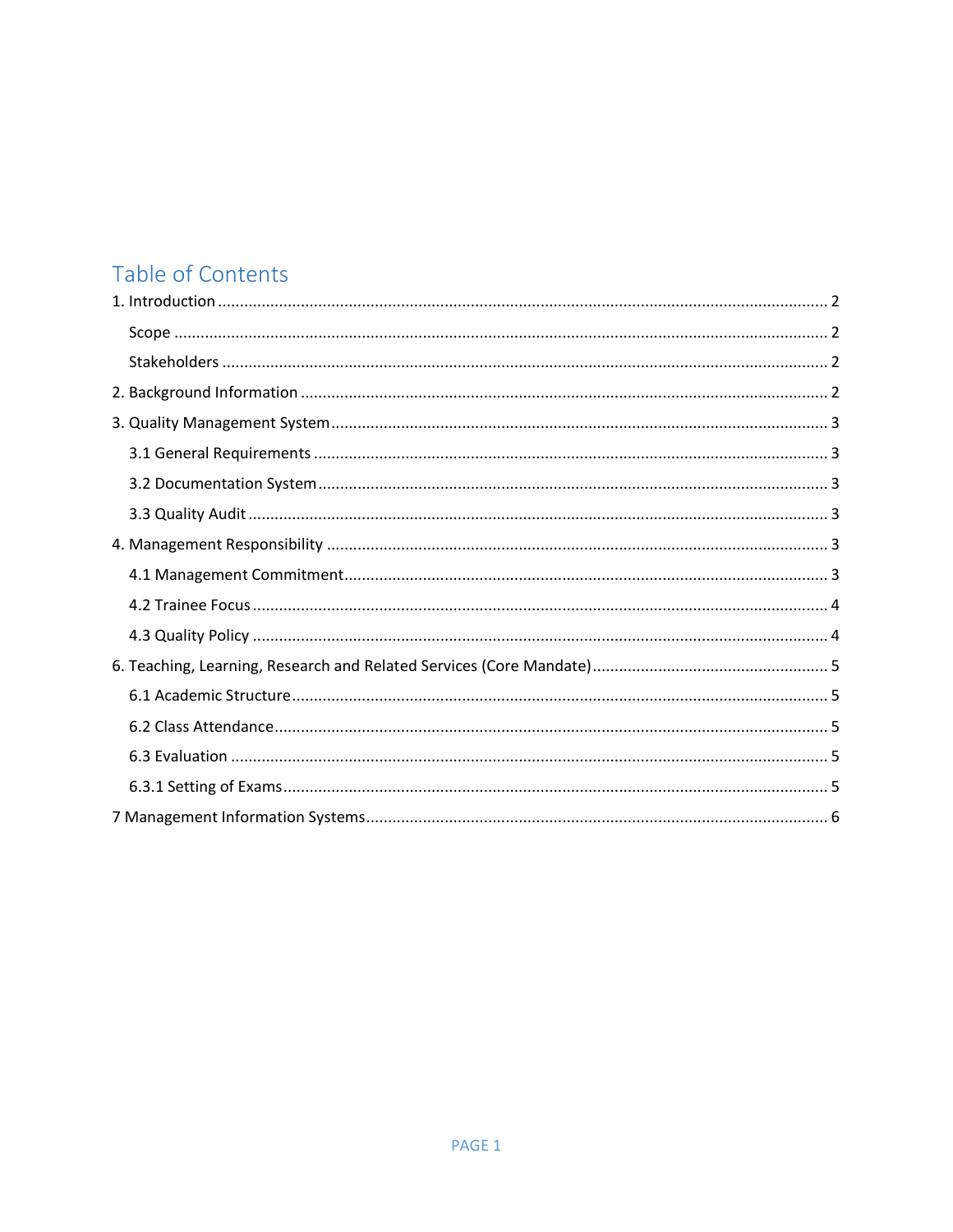## <span id="page-2-0"></span>1. Introduction

#### <span id="page-2-1"></span>Scope

The Quality Systems Policy of DMWTVC documents the structure and design of the college's Quality Management System (QMS), the interconnectedness of the processes that constitute the system, and the operational arrangements which support the quality assurance activities and academic standards at the college.

#### <span id="page-2-2"></span>**Stakeholders**

The College Quality Systems Policy is intended as a guide and reference document for all departments and staff and should be read in conjunction with the College's policies, regulations, procedures and associated documents which include, but are not limited to, Strategic Plan, College Academic Policy and the Performance Contract.

## <span id="page-2-3"></span>2. Background Information

David Mbiti Wambuli T.V.C is a Government TVET Institution located in Wambuli village, Mbooni west Sub-county, Makueni County. The proposal of establishing the college started early in 2010. The government requested the local community to provide land for construction of the college. The area MP by then committed to allocate Ten million shillings from the CDF in addition to the government fund. The government through the tendering procedures approved the construction of college in 2012 by Admo Construction Company.

The community spearheaded by Taa Group proposed the college to be named in honor of Professor David Mbiti who donated the land. After completion of the college the government equipped the electrical workshops with machines, ICT workshop and office furniture. The college is located 15 km from Machakos town along Muvuti - Kali - Kikima route. It is 1.5 km from Mulaani market. It occupies 5 acres of land on a flat terrain. The college was officially opened in September 2018 and few students were admitted for Electrical and Electronics engineering. The college is managed by a board of governors (BOG) appointed by the cabinet secretary TVET as stipulated by the TVET Act (2013).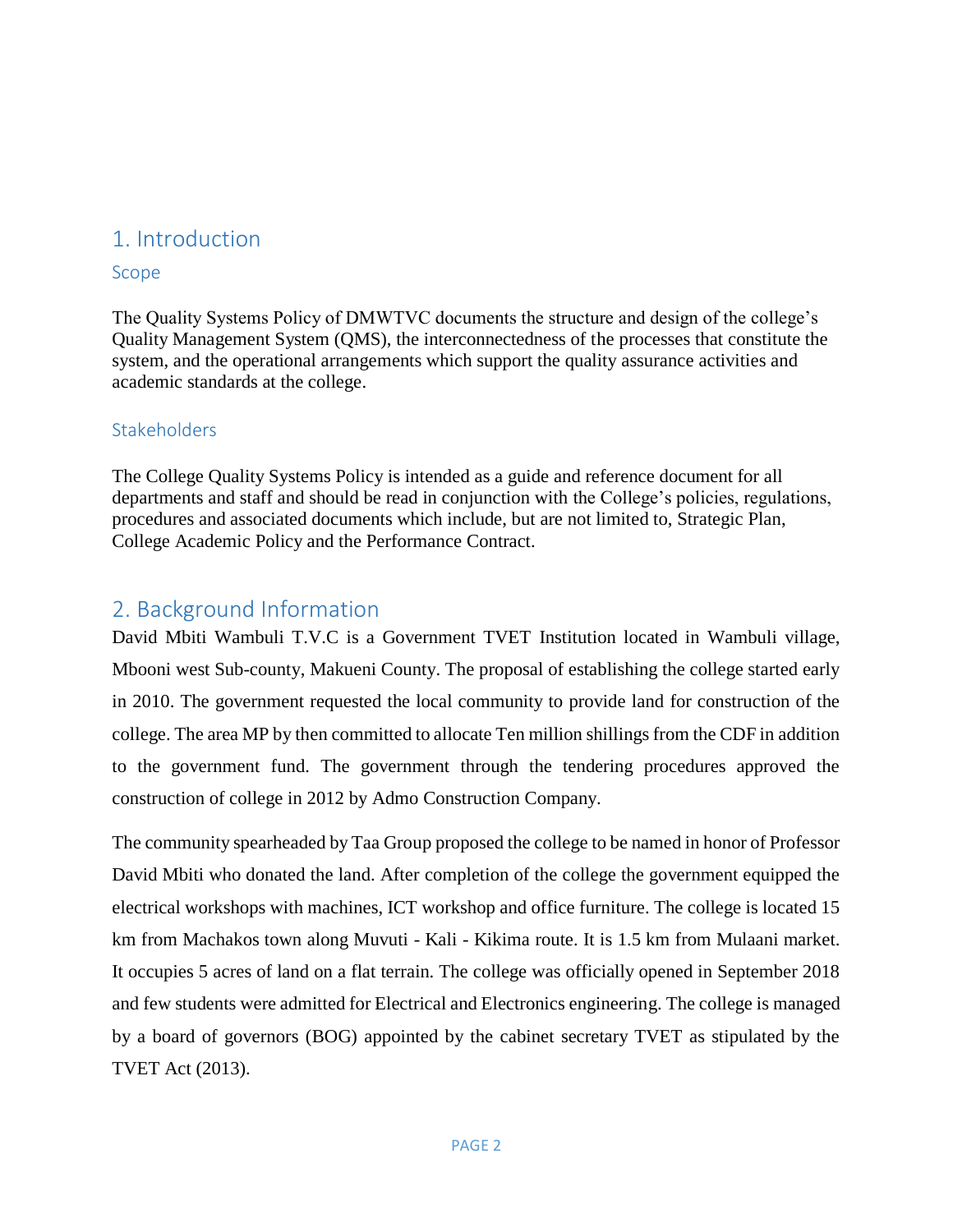# <span id="page-3-0"></span>3. Quality Management System

#### <span id="page-3-1"></span>3.1 General Requirements

The College acknowledges that:

(a) The members of the College community are collectively responsible for maintaining and enhancing the quality of its academic programs and for improving the quality of the trainee learning experience.

(b) There is trainee involvement, participation and regular formal feedback in academic program development, monitoring and review.

(c) Academic programs and quality assurance mechanisms are subject to internal and external peer evaluation and review, involving consultation with trainee, TVETA and other stakeholders.

(d) Academic program quality will be judged based on a collection of evidence, and not on any single piece of evidence.

These principles will underpin College's approach and modus operandi in as far as this Policy is concerned.

#### <span id="page-3-2"></span>3.2 Documentation System

The QMS is represented by a comprehensive documentation system which includes all the processes, policies, and controls which ensure that the college meets the expectations of stakeholders. Thus every claim of quality will be backed by verifiable evidence.

#### <span id="page-3-3"></span>3.3 Quality Audit

The college will conduct internal and external quality audits from time to time. These are intended to ensure that the college adheres to the set minimum thresholds and effectively stays on the course.

## <span id="page-3-4"></span>4. Management Responsibility

#### <span id="page-3-5"></span>4.1 Management Commitment

The College provides evidence of its commitment to the development and implementation of the QMS by:

- 1) Meeting customer needs, as well as, statutory and regulatory requirements;
- 2) Displaying openly the Quality Policy;
- 3) Presenting the Quality Policy and Quality Objectives to all members of staff including new members of staff at the orientation of such staff members; and
- 4) Reinforcing Management's commitment to a robust QMS through communication at all levels of the College.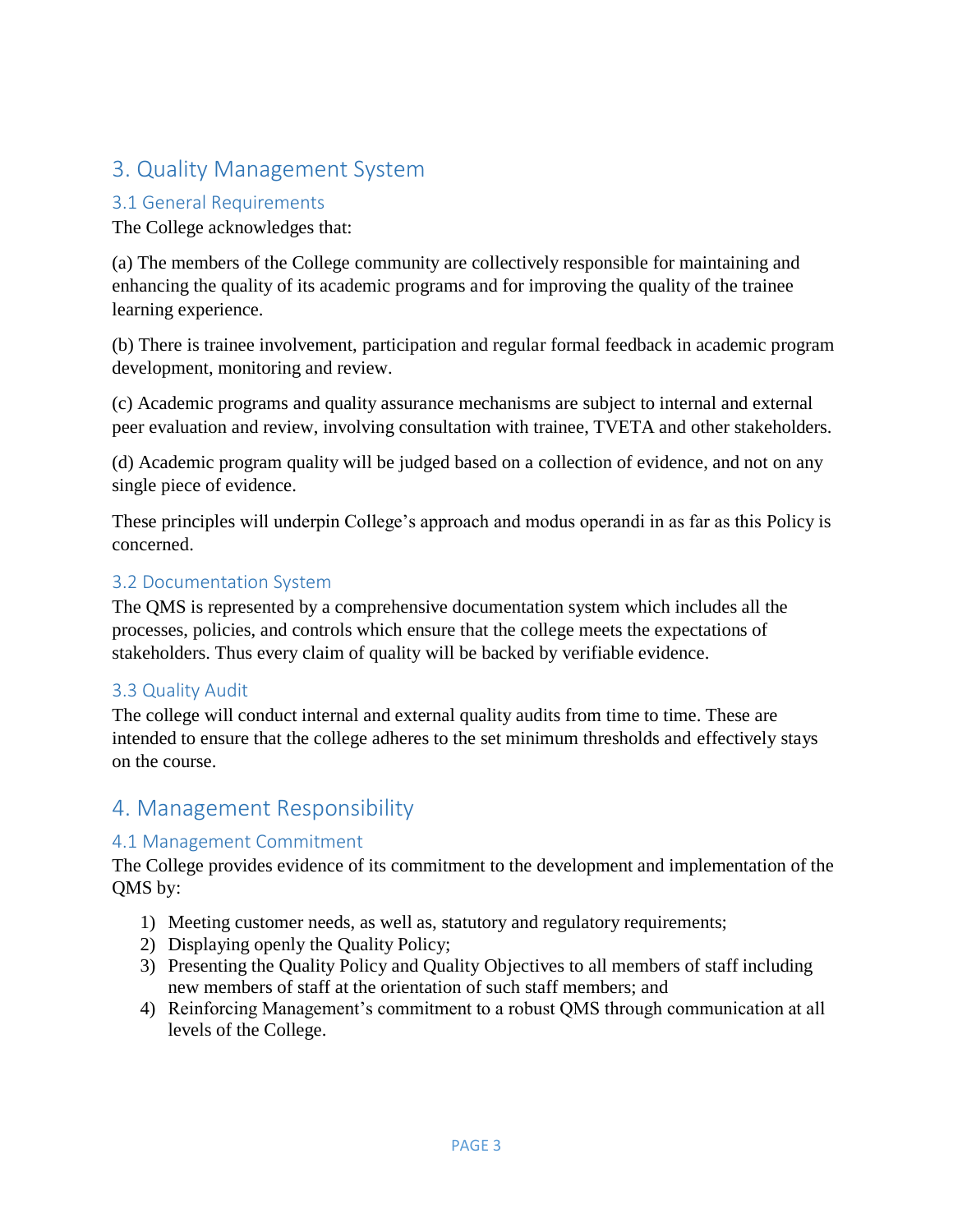#### <span id="page-4-0"></span>4.2 Trainee Focus

The senior management of College shall ensure that trainee needs and expectations are determined and achieved. The senior management shall ensure that trainee expectations and knowledge acquisition is a continuous focus in the management reviews and open communication with employees and other stakeholders.

#### <span id="page-4-1"></span>4.3 Quality Policy

The Quality Policy shall be displayed openly as a clear reminder of the institution's focus and commitment. The Quality Policy is as follows:

#### **The Policy Statement**

DMWTVC will position itself at the forefront of the national tertiary education thrust to create a productive and resilient workforce that is committed to innovation and entrepreneurship and meets the current and future challenges of a globalized economy. It is the policy of DMWTVC to support the development of a transformative culture of lifelong learning that stimulates the intellectual capacity of trainees, department, staff and all stakeholders to create opportunities for personal and professional growth; success, and meaningful contribution to national development.

#### **To achieve its institutional purpose and meet or exceed the expectations of its stakeholders it is the policy of DMWTVC to be:**

#### **Mission-Driven**

DMWTVC adopts a future-focused approach to the allocation of resources to facilitate the development of high-quality, industry-aligned higher education programs, applied research initiatives and profitable commercial enterprises in priority areas for national development that are reflected in the college's mission and envisioned in TVET 2013 ACT.

#### **Results Oriented**

The College will maintain a systematic approach to assessing organizational effectiveness that includes institutional research which produces actionable information and strategies for improvement; and provides verifiable evidence for independent external review.

#### **DMWTVC will strive to consistently demonstrate:**

#### **Stakeholder Engagement**

The college will demonstrate commitment to internal and external stakeholders by investing in its trainees and staff and building partnerships that empower stakeholders to influence the strategic direction of the College.

#### **Commitment to Continuous Improvement**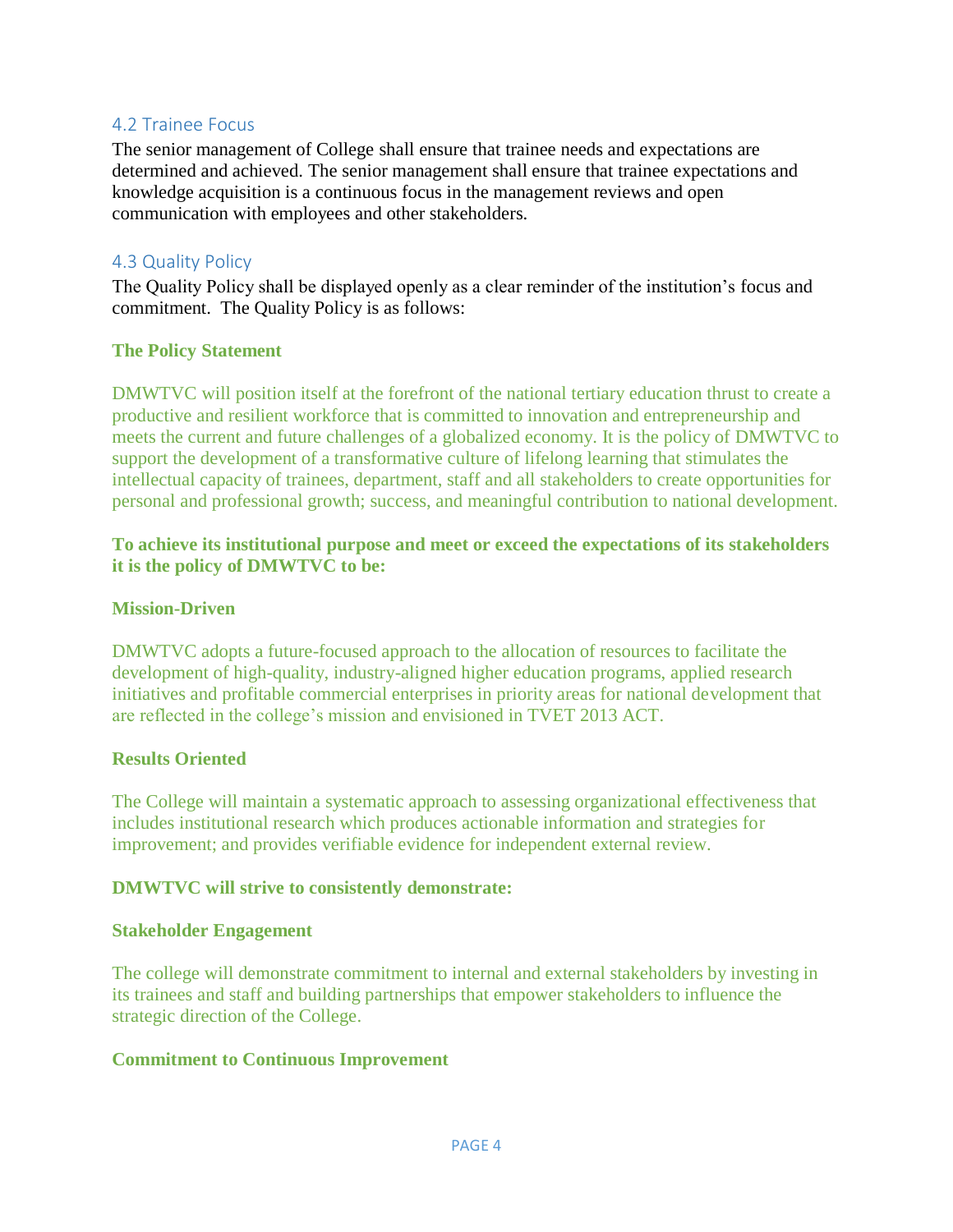The College will demonstrate its commitment to quality by maintaining a robust internal QMS that is aligned to internationally accepted standards of excellence and by conducting periodic reviews to improve the effectiveness of the QMS.

# <span id="page-5-0"></span>6. Teaching, Learning, Research and Related Services (Core Mandate)

### <span id="page-5-1"></span>6.1 Academic Structure

The training within the college is organized into academic departments with each department having a head. The training is geared towards imparting knowledge, skills and attitudes to equip trainees for the industry, national development and entrepreneurship.

#### <span id="page-5-2"></span>6.2 Class Attendance

- i) The trainers shall ensure that they utilize at least 95% of the class hours allocated for each lesson.
- ii) The trainees will be required to attend at least 80% of the total class hours per term to be allowed to sit for the end-of-term exams.
- iii) Each trainer shall maintain a class attendance register which will serve as evidence for trainee class attendance.
- iv) The trainees' class rep will maintain a complementary attendance sheet which shall be signed by both the trainees and the corresponding units' trainers.

#### <span id="page-5-3"></span>6.3 Evaluation

Trainee performance will be evaluated using:

- i) Continuous Assessment Tests (CATs)
- ii) End of Term Exams
- iii) External exams (KNEC, KASNEB, NITA and CDACC)
- iv) Practicals
- v) Projects

65% will be the standard pass mark for the aggregated unit marks.

#### <span id="page-5-4"></span>6.3.1 Setting of Exams

- i) The end of term exams shall be set by the end of week 8 of each semester and submitted to the respective heads of department.
- ii) Exam moderation shall take place at least 2 weeks to exams.
- iii) A standardized Table of Specifications (TOS) shall be used in the setting and moderation of exams.
- iv) Stringent exam supervision and invigilation shall be enforced. The college will adopt ZERO cheating policy.
- v) After the results are released, the heads of academic departments will compile and release an analysis of the departmental results while the registrar will release the college overall exam results analysis.